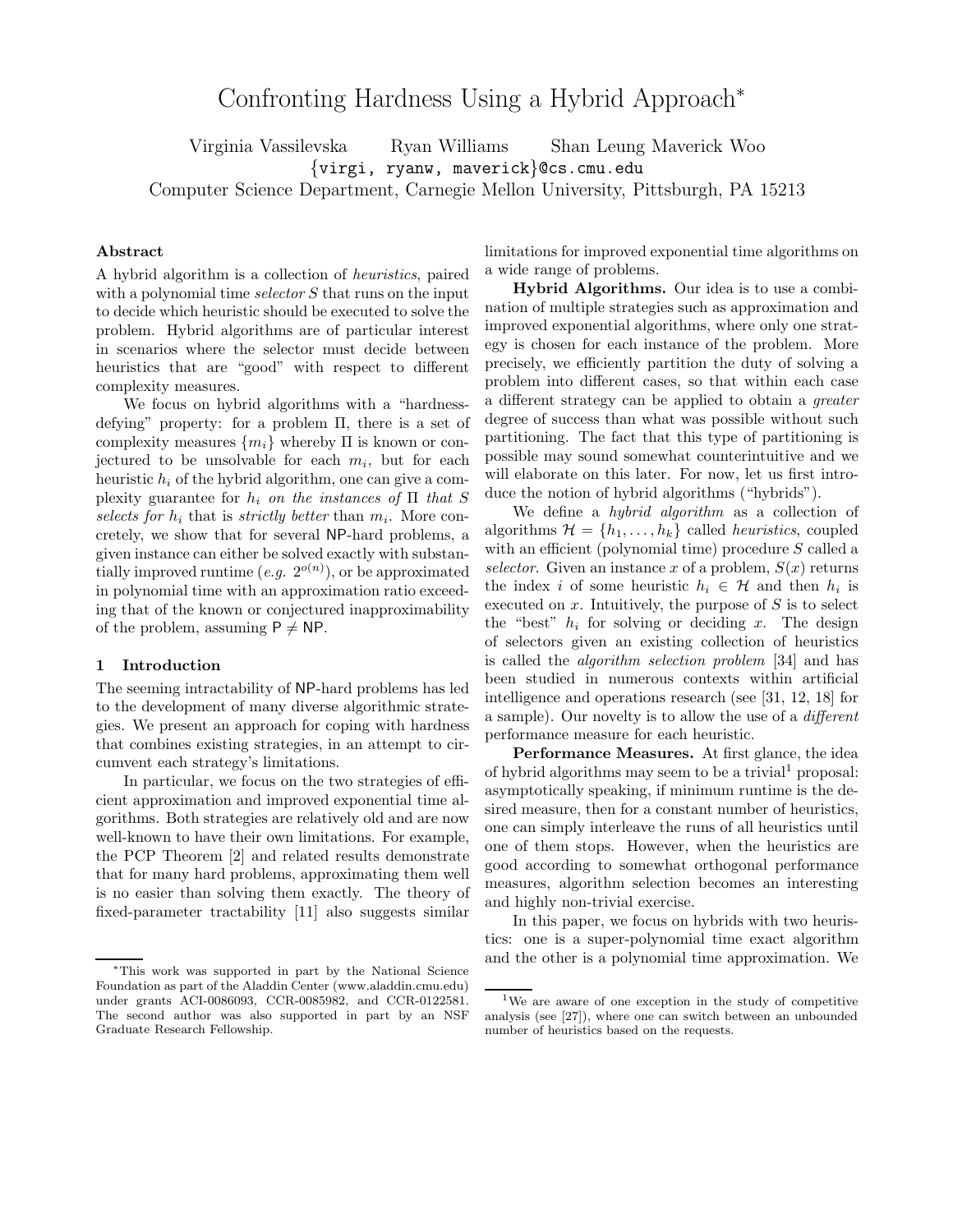will see that some NP-hard problems admit a hybrid algorithm where a given instance can either be solved exactly in "sub-exponential"  $(2^{o(n)})$  time, or be approximated in polynomial time but with an approximation ratio exceeding that of the known inapproximability of the problem, assuming  $P \neq NP$ .

# **1.1 Contributions**

**Existence of Good Hybrids.** While it seems that restricting a heuristic to a special case would likely improve its performance, we feel that the ability to partition the problem space of some NP-hard problems by efficient selectors is mildly surprising. First, for many problems, it appears that the special cases admitting an improved approximation and the cases with an improved exponential time solution typically have great overlap. Examples of this are myriad in the literature.2 Moreover, the prevailing intuition appears to be that problem classes not approximable to within some constant (or worse) factor also do not admit  $2^{o(n)}$  time exact algorithms, e.g. MAX-SNP [25]. Hence the partitioning of an NP-hard problem seems, a priori, to be either unlikely or impossible. Furthermore, even if such partitioning is possible, the most na¨ıve way of doing so could still require a selector capable of solving NP-hard problems, which would defeat its purpose. (See Remark 3.1 for a technical example.) Thus an efficient selector is in itself interesting.

**Longest Path and Minimum Bandwidth.** We give hybrid algorithms for two long-studied optimization problems on undirected graphs: LONGEST PATH and MINIMUM BANDWIDTH. For any  $\ell(n)$ , our algorithm for LONGEST PATH yields either

- a longest path in  $O(m + n2^{\ell(n)}\ell(n)!)$  time, or
- an  $\ell(n)$  node path in linear time.

The algorithm selector will be a simple DFS algorithm that returns either a long path or a path decomposition of low width, for any graph. If we set  $\ell(n) = \frac{n}{\alpha(n) \log n}$  for any unbounded function  $\alpha$ , the trade-off becomes  $\tilde{O}(2^{n/\alpha(n)})$  time or an  $O(\alpha(n)\log n)$ approximation to Longest Path. Note that the best exact algorithm known is a 40-year-old  $O(2^n)$  dynamic programming solution due to Bellman, also Held and Karp [4, 22]. It is also known that LONGEST PATH cannot be  $O(2^{\log^{1-\epsilon} n})$ -approximated unless NP is in quasipolynomial time [28]. Hence we have substantially improved upon on both fronts by considering an exact vs. approximation trade-off.

We also show a weaker but still compelling trade-off for MINIMUM BANDWIDTH. Our algorithm yields either

- a layout achieving the exact minimum bandwidth in  $4^{n+o(n)}$  time, or
- an  $O(\gamma(n)\log^2 n \log \log n)$ -approximation in polynomial time for any unbounded  $\gamma$ .

Both cases outperform the best known corresponding worst-case algorithms, one taking  $\ddot{O}(10^n)$  runtime to solve exactly [14] and one being an  $O(\log^3 n)$ approximation in polynomial time [30]. MINIMUM BANDWIDTH is hard for any fixed level of the Whierarchy [7]; consequently, it is difficult to approximate to within some constant factor. Recent results further suggest that we are unlikely to have an algorithm that, given b and a graph, determines if the graph has bandwidth b in  $f(b)n^{o(b)}$  time for any reasonable function  $f$  [9]. Confronted with such intractability, we feel that the hybrid approach may be a more productive strategy for this problem. The techniques we use to obtain the trade-off here are somewhat interesting in themselves: we either find a large low-diameter subgraph—resulting in a good bandwidth lower bound and therefore approximation ratio, or we decompose the graph using small separators and solve the problem exactly.

Building upon the above result, we also sketch another hybrid for MINIMUM BANDWIDTH that approximates in both cases, with either

- an  $O(\log n)$ -approximation in polynomial time, or
- a  $(1+\varepsilon)$ -approximation in  $2^{O(n/\log \log n)}$  time.

**Maximum Constraint Satisfaction.** In Max- $Ek-LIN-p$ , the goal is to satisfy a maximum number of linear equations over  $\mathbb{Z}_p$  with exactly  $k \geq 3$  variables per equation, for some constant  $k$ . This problem has been widely studied in learning, cryptography, and complexity theory. For odd k and all fixed  $\varepsilon > 0$ , we present a simple hybrid algorithm for MAX- $Ek$ -LIN- $p$ that, after a polynomial time test on an instance with n variables and m equations, does exactly one of the followings:

- produces an optimal solution in  $O(p^{\varepsilon n})$  time, or
- approximates the optimum in polynomial time, with a  $1/p + \varepsilon'$  performance ratio, for  $\varepsilon' =$  $O(\varepsilon n/m)$ .

Note the case where  $m/n = O(1)$  is in general hard to  $(1/p + \varepsilon)$ -approximate [20]. We will see that the approach for our hybrid can be extended to various hard-to-approximate constraint satisfaction problems.

This result is counterintuitive in the following sense, for  $k > 2$ . If MAX-Ek-LIN-2 is in  $O(2^{\varepsilon n})$  time for all  $\varepsilon$ , it is not hard to show that many other NP-hard problems are also solvable within that time. Similarly, Max-Ek-LIN-p is not approximable within  $1/p + \varepsilon$  for

<sup>&</sup>lt;sup>2</sup>For one, PLANAR DOMINATING SET has a PTAS [3] and is fixed-parameter tractable [11], whereas DOMINATING SET is probably not  $(1 - \varepsilon) \log n$ -approximable [13], and not fixedparameter tractable unless  $W[2] = FPT$  [11].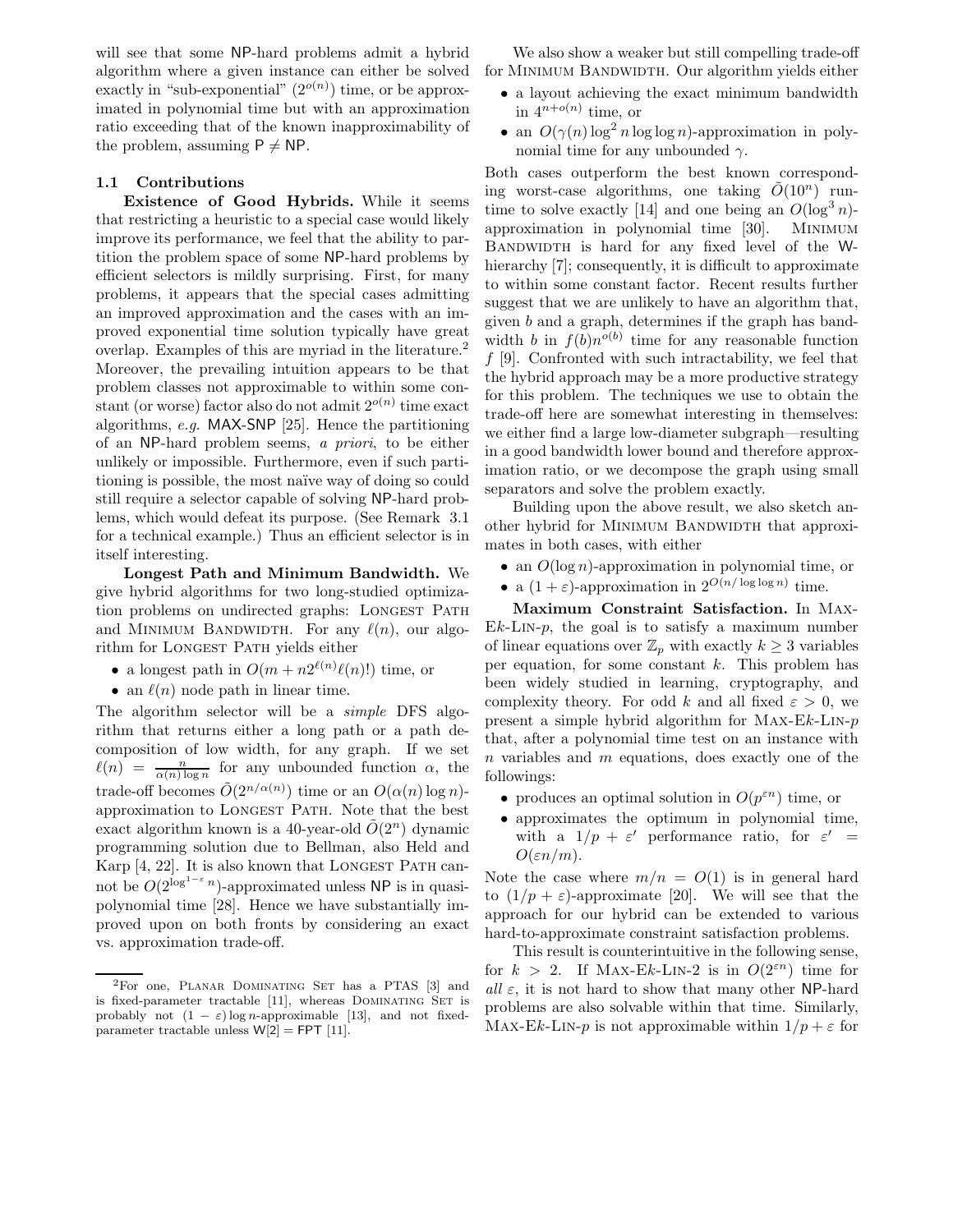any  $\varepsilon > 0$ , unless  $P = NP$  [20]. Therefore, neither of these two measures seem almost-everywhere achievable, but we can efficiently select exactly one of the measures on every instance.

**Limitations of Hybrids.** Finally, we have shown several limitations on hybrid algorithms of the exact vs. approximate variety based on natural hardness assumptions such as "SAT requires  $2^{\Omega(n)}$  time" and P  $\neq$ NP. These results are omitted here, but appear in the full version [38].

# **1.2 Discussions**

**Sub-exponential Time Approximation.** It seems natural to allow approximation algorithms an sub-exponential running time in exchange for better approximation guarantees. For example, this idea appeared in the long history of approximating the permanent [26]. The three hybrid algorithms mentioned above, however, provide a different mix of guarantees—should the need of a sub-exponential running time arise, these algorithms actually return exact solutions instead of approximations. Since hybrids provide stronger guarantees than super-polynomial approximation algorithms, they are often harder to obtain. In Section 2.3 we show that Minimum Band-WIDTH admits a straightforward super-polynomial approximation algorithm, yet our hybrid algorithm requires significantly more work.

**A Word of Caution.** We note that our intention to use hybrids is to, in a sense, circumvent hardness results since collapses of some complexity classes seem unlikely. However, we also note that applying existing hybrids to new problems may become complicated.<sup>3</sup> Still we also believe that the study of hybrids may be fruitful for designing better worst-case approximation algorithms and/or improved exponential time algorithms, in that a good hybrid algorithm can expose the "difficult" cases for both strategies.

## **2 Hybrid Algorithms for Graph Problems**

We now turn our attention to two well-studied NPcomplete problems on graphs: LONGEST PATH and MINIMUM BANDWIDTH.

Our Longest Path algorithm attempts to greedily construct a long path. If this fails, it builds a path decomposition of small width, in which case a dynamic programming algorithm is applied. Our MINIMUM BANDWIDTH algorithm employs a selector which either

establishes a lower bound on the graph bandwidth, or returns a separator decomposition of the graph. A lower bound on the bandwidth can be used to show that an algorithm by Blum et al. [5] gives a good approximation for the instance; on the other hand, a separator decomposition can be used to efficiently solve the problem exactly.

As a warm-up, we begin this section with a hybrid algorithm for MAX-CUT.

2.1 A Fast Max-Cut Hybrid MAX-CUT is wellstudied from both the exact and approximation algorithms point of view. It is solvable exactly in  $O(2^{m/5})$ time by Scott and Sorkin [37], or in  $O(2^{\omega n/3})$  by Williams [39], where  $m$  and  $n$  are the number of edges and vertices respectively and  $\omega$  is the matrix multiplication exponent. MAX-CUT is approximable within 0.87856 using an SDP relaxation by Goemans and Williamson [17]. This approximation ratio is optimal, assuming the Unique Games Conjecture [29]. Although extremely useful as an approximation technique, SDP is computationally intensive. Hence it makes sense to look for fast approximations that do not involve SDP. For MAX-CUT, the current best approximation without SDP is the 0.5-approximation obtained by Sahni and Gonzales [35]. Here we present a fast and simple hybrid algorithm for MAX-CUT which trades off approximation quality for the efficiency of an exact solution.

THEOREM 2.1. For any  $\epsilon > 0$ , MAX-CUT admits an algorithm that given a graph G with m edges always produces, after a linear time test, either

- a maximum cut in  $\tilde{O}(2^{\epsilon m})$  time, or
- $a\left(\frac{1}{2} + \frac{\epsilon}{4}\right)$ -approximation in linear time.

Proof. The selector finds a maximal matching M in G. This is easily accomplished in linear time. Then if  $|M| < \epsilon m/2$ , the exact algorithm is run, otherwise the maximum cut is approximated.

In the exact case, for all  $2^{\epsilon m}$  possible 2-partitions of the vertices in  $M$ , the vertices from the independent set  $V - M$  are greedily distributed among the partitions, maximizing the current cut. The algorithm returns the maximum of all cuts examined in time  $\tilde{O}(2^{\epsilon m})$ .

The approximation algorithm is run whenever  $|M| \geq \epsilon m/2$ . For each edge  $(u, v) \in M$ , with probability  $\frac{1}{2}$ , u is placed in partition A and v in partition  $V - A$  and with probability  $\frac{1}{2}$ , u is placed in A and  $V - A$ , and with probability  $\frac{1}{2}$ , v is placed in A and  $u$  in  $V - A$ . Each vertex  $w$  not in M is placed with u in  $V - A$ . Each vertex w not in M is placed with probability  $\frac{1}{2}$  in A, otherwise in  $V - A$ . As a result, all edges in M cross the cut and each edge not in M all edges in  $M$  cross the cut, and each edge not in  $M$ crosses the cut with probability  $\frac{1}{2}$ . We get a cut of expected size at least  $m(\frac{\epsilon}{2} + \frac{(1-\epsilon/2)}{2}) = m(\frac{1}{2} + \frac{\epsilon}{4})$ , which is a  $(\frac{1}{2} + \frac{\epsilon}{4})$ -approximation, in linear time.

<sup>3</sup>One issue would be the composability of hybrid algorithms. A worst-case algorithm invoking a hybrid in this paper as a subroutine may end up having to deal with with "the worse of both worlds" as it must be prepared to accept an approximate solution or incur a super-polynomial running time.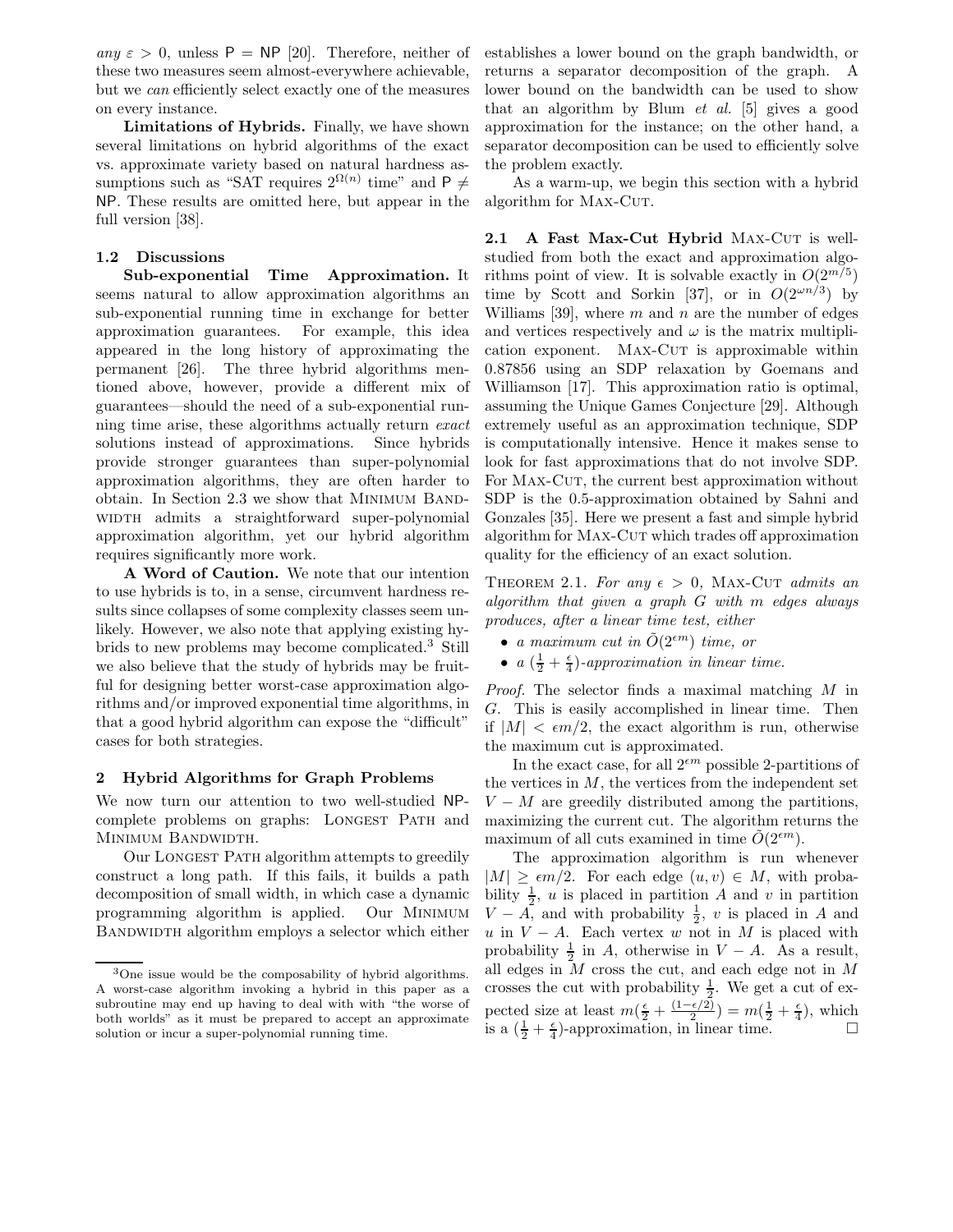We remark that the above can be derandomized using conditional expectation.

2.2 Longest Path The LONGEST PATH problem has been notoriously difficult in terms of obtaining good approximation and good exact algorithms. For years it was not even known how to find a path of length  $O(\log n)$  (or determine none exists) in polynomial time, until Alon, Yuster, and Zwick [1] in 1994. The best known result to date is Gabow's algorithm giving a path of length  $\exp(\sqrt{\log L/\log \log L})$  in a graph with longest path length  $L$  in polynomial time [16]. On the other hand, it is known that an exact  $2^{o(\ell)}$  algorithm for finding a path of length  $\ell$  would imply 3-SAT (hence many other NP-hard problems) is in  $2^{o(n)}$  time [8]. Lingas and Wahlen [32] recently claimed the following trade-off for LONGEST PATH.

Let G be an (undirected) graph on n vertices, and let  $1 \leq q \leq n$ . One can produce either a simple path in G of length not less than q in polynomial time, or a longest path of G in time  $2^{O(q\sqrt{n}\log^{2.5}n)}$ .

Their algorithm is fairly complex and requires the unfolding of other (complicated) algorithms from the literature [33, 19]. Here, we present a much simpler hybrid achieving a much better trade-off.

THEOREM 2.3. Let  $\ell(n) \in o(n)$  be a proper (constructible) function of  $n$ . LONGEST PATH admits an algorithm that always produces either

- a longest path in  $O(m + n2^{\ell(n)}\ell(n)!)$  time, or
- an  $\ell(n)$  node path in linear time.

REMARK 2.1. For  $\ell(n) = o(\frac{n}{\log n})$ , the above hybrid takes  $2^{o(n)}$  time. In contrast, Lingas and Wahlen [32] only guarantee  $2^{o(n)}$  time in the exact case when the polynomial time case finds an  $o(\frac{\sqrt{n}}{\log^{2.5} n})$  length path.

We begin with a procedure that, in linear time, either finds a long path or builds a good path decomposition of the graph.

LEMMA 2.1. Let  $\ell > 0$  be an integer. There is an  $O(m)$ time algorithm Path-Decomp that on a graph G either produces a path that is at least  $\ell$  nodes long, or produces a path decomposition of G with width at most  $\ell - 1$ .

Path-Decomp starts by considering a DFS tree T of  $G$  rooted at an arbitrary vertex  $r$ . If the length of the longest path from  $r$  to a leaf of  $T$  is at least  $\ell$ , then return that path. If not, we can turn the DFS tree into a good path decomposition. For a leaf

vertex v in T, define the bag  $W_v$  to be v along with its ancestors in T. Let  $v_1, \ldots, v_k$  be the order that leaf nodes appear in an in-order traversal of  $T$ . Note by DFS, all the neighbors of a vertex  $u$  are either ancestors or descendants of  $u$  in  $T$ . From this observation, it is easy to show that the collection  $\{W_v\}$  paired with  $P = \{(v_1, v_2), (v_2, v_3), \ldots, (v_{n-1}, v_n)\}\$ is a path decomposition of  $G$ . As the longest path in  $T$  is at most  $\ell$ , the width of each bag is at most  $\ell - 1$ .

**2.2.1 Hybrid Algorithm for Longest Path** Let  $\ell$ be a function of n. Given a graph  $G$ , run Path-Decomp with parameter  $\ell$ . If it returns a length  $\ell$  path, then we are done; otherwise, it returns a path decomposition of width  $\leq \ell - 1$ . Bodlaender [6] claims the existence of  $O(2^{\ell}\ell!n)$  time algorithm for LONGEST PATH on graphs of tree width at most  $\ell$ .

THEOREM 2.2. (LINGAS AND WAHLEN, COROLLARY 1) THEOREM 2.4. (THEOREM 2.2, [6]) There exists an algorithm that uses  $O(2^k k!n)$  time and finds the longest cycle (or path) in a given graph G that is given together with a tree decomposition of G with tree width  $\leq k$ .

> Unfortunately, the "proof" of this result gives neither an algorithm, nor even a hint of how to start one. For completeness, we include a simple but slightly slower dynamic programming algorithm.

> THEOREM 2.5. There exists an algorithm which given a path decomposition of width at most  $\ell$ , finds the longest path of an n node graph in time  $O((2^{\ell} \cdot \ell! \cdot n)^3 \ell)$ .

> *Proof.* (Sketch) Let  $\{W_i\}$  with  $i \in [n']$  for some  $n' \leq n$ denote the bags of a path decomposition. We will use dynamic programming and start building subproblems from one endpoint of the path  $(W_1)$ , with the "final" subproblems appearing at the other endpoint  $(W_{n'})$ .

> First we fix two vertices  $u$  and  $v$  of  $G$  upfront, as the endpoints of the path. (Hence the following will be run  $O(n^2)$  times.) Along the way, in the subproblems we will implicitly only permit a single edge to connect to u and v.

> The subproblems are represented by: an integer  $i \in [n'],$  and a collection C of pairs  $(u_j^i, v_j^i)$  where  $u_j^i, v_j^i \in W_i$  for every j. We will build up a function f whereby  $f(C, i)$  is the maximum length of a path collection over  $W_1 \cup \cdots \cup W_i$  where the endpoints of the *j*-th path are precisely  $(u_j^i, v_j^i)$ .

> For  $i = 1$ , we enumerate all ways to choose a subset S of  $W_1$  (the endpoints) along with a permutation  $\pi$  of  $\ell$  nodes. It is easy to see that S and  $\pi$  specify a path collection, and that every possible path collection gets specified by at least one such S and  $\pi$ . This step takes  $O(2^{\ell} \ell! \ell)$  time and produces  $f(C, 1)$  for all possible C.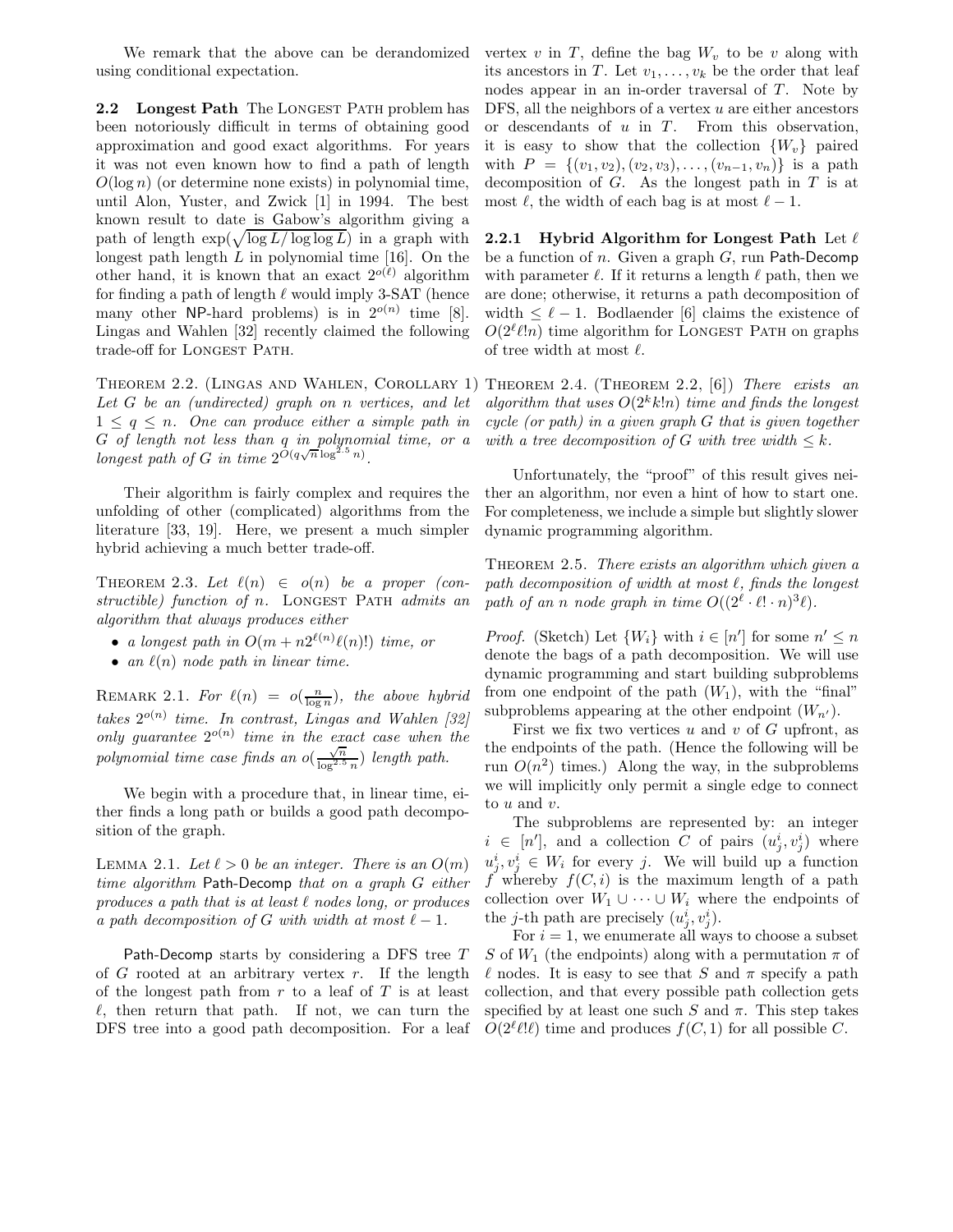Now suppose we know  $f(C, i)$  for all C and i, and we want to determine  $f(C', i+1)$  for some collection of pairs  $C' = \{(u_j^{i+1}, v_j^{i+1})\}_j$  drawn from  $W_{i+1}$ . To obtain this, we consider all possible orderings  $\pi$  of vertices from  $W_{i+1}$ , subsets S of  $W_{i+1}$ , subsets T of  $W_i$  with cardinality  $|S|$ , and orderings of T. Over those orderings such that the  $k$ -th vertex of  $S$  has an edge to the  $k$ -th vertex of  $T$  for every  $k$ , we determine

 $f(C', i + 1) = \max\{\text{length of paths in } W_{i+1} \text{ induced}\}\$ by ordering  $\pi$  with S and C' as endpoints] $+f(C_T,i)$ ,

where  $C_T$  is the collection of pairs corresponding to the ordering of T; *i.e.*, for  $T = (t_1, t_2, \ldots, t_{\ell'})$ , it is the set of  $(t_j, t_{j+1})$  where j is odd.

At each path node i, there are at most  $2^{\ell}$ l! subproblems to save in a table. For each, there are  $(2^{\ell}\ell!)^2$  possible orderings and sets to be considered in the max, it takes  $O(\ell)$  time to verify one. Therefore, the algorithm takes at most  $O((2^{\ell}\ell!)^3\ell n^3)$  time, where the extra  $n^2$ comes from enumerating all possible pairs of nodes.  $\Box$ 

We remark that a similar strategy yields an identical trade-off for LONGEST CYCLE.

**2.3 Minimum Bandwidth Algorithm** The minimum bandwidth problem is (in)famous in combinatorial optimization. Given an undirected graph G, we wish to embed its vertices onto a line such that the maximum stretch of any edge of  $G$  is minimized. Let  $[n] = \{1, \ldots, n\}$ . Formally, we are given  $G = ([n], E)$ for some natural number n, and are looking for  $\pi \in S_n$ such that

$$
\max_{\{i,j\}\in E}|\pi(i)-\pi(j)|
$$

is minimized. The best known exact algorithm for minimum bandwidth is by Feige and Kilian [14] and runs in  $\tilde{O}(10^n)$  time. The best known approximation algorithm is an  $O(\log^3 n)$ -approximation by Krauthgamer et al. [30]. We present a hybrid algorithm that improves on these in both of its cases. While its exact case uses  $4^{n+o(n)}$  time, its approximation case has an  $O((\log^2 n)(\log \log n)\gamma(n))$  ratio, for any unbounded (constructible) function  $\gamma(n)$ .

We would like to note that a super-polynomial time approximation of MINIMUM BANDWIDTH is easily accomplished. A dynamic programming algorithm by Saxe [36] can determine in time  $O(n^{k+1})$  whether a graph G has bandwidth  $k$ , for any fixed  $k$ . From this, an approximation can be obtained by running Saxe's algorithm for all values of k from 1 to  $\epsilon n / \log n$ . If a linear arrangement is not found, then we have a lower bound of  $\epsilon n / \log n$  for the minimum bandwidth of the graph, hence any arrangement whatsoever is at worst an  $O(\frac{1}{\varepsilon} \log n)$  approximation.

PROPOSITION 2.1. A  $O(\frac{1}{\varepsilon} \log n)$ -approximation to the bandwidth can be found in  $\tilde{O}(2^{\varepsilon n})$  time.

Of course, this algorithm runs in super-polynomial time, which makes it less desirable for some applications.

We will present two hybrids for bandwidth, where the second one is developed using ideas from the first.

THEOREM 2.6. Let  $\gamma(n)$  be any unbounded (constructible) function. MINIMUM BANDWIDTH admits an algorithm that given an n-node graph G always produces, after a polynomial time test, either

- a linear arrangement achieving the minimum bandwidth in  $4^{n+o(n)}$  time, or
- an  $O(\gamma(n)\log^2 n \log \log n)$ -approximation in polynomial time.

This first hybrid employs an algorithm of Blum et al., which approximates the minimum bandwidth B to within a factor of  $O(\sqrt{\frac{n}{B}} \log n)$ .

Theorem 2.7. (**Blum et al.** [5]) There exists a polynomial time algorithm which, given a graph with minimum bandwidth  $B$ , finds a linear ordering whose bandwidth is at most  $O(\sqrt{nB}\log n)$ , with high probability.

Recall a graph has diameter at most  $d$  iff the shortest path distance between any pair of points is at most d. The following claim establishes a relationship between the graph diameter and bandwidth.

CLAIM 2.1. If a graph  $G$  has a subgraph  $H$  on  $k$  nodes of diameter at most d, then the bandwidth of G is at  $least \frac{k-1}{d}$ .

Proof. Take the endpoints of any linear arrangement of the vertices of  $H$ . By assumption, there is a path of length at most  $d$  between them in  $G$ , so some edge on this path is stretched by at least  $(k-1)/d$  by the  $\Box$  arrangement.

To apply the above observation, we give a simple algorithm that attempts to efficiently find low diameter subgraphs. In the case where the algorithm fails, it returns a good graph separator instead. The high-level idea is that if a low-diameter subgraph is uncovered, the approximation algorithm of Blum et al. will perform provably well on the overall graph. On the other hand, if we can decompose the graph into separators, then a special exact algorithm can solve the problem.

Lemma 2.2. (Diameter-or-Separator Lemma)

Let  $L \geq 1$  and  $a(n)$  be an unbounded (constructible) function. There is an  $O((m+n)(\frac{n}{a}+L\log n))$  time algorithm that, on any undirected graph, either returns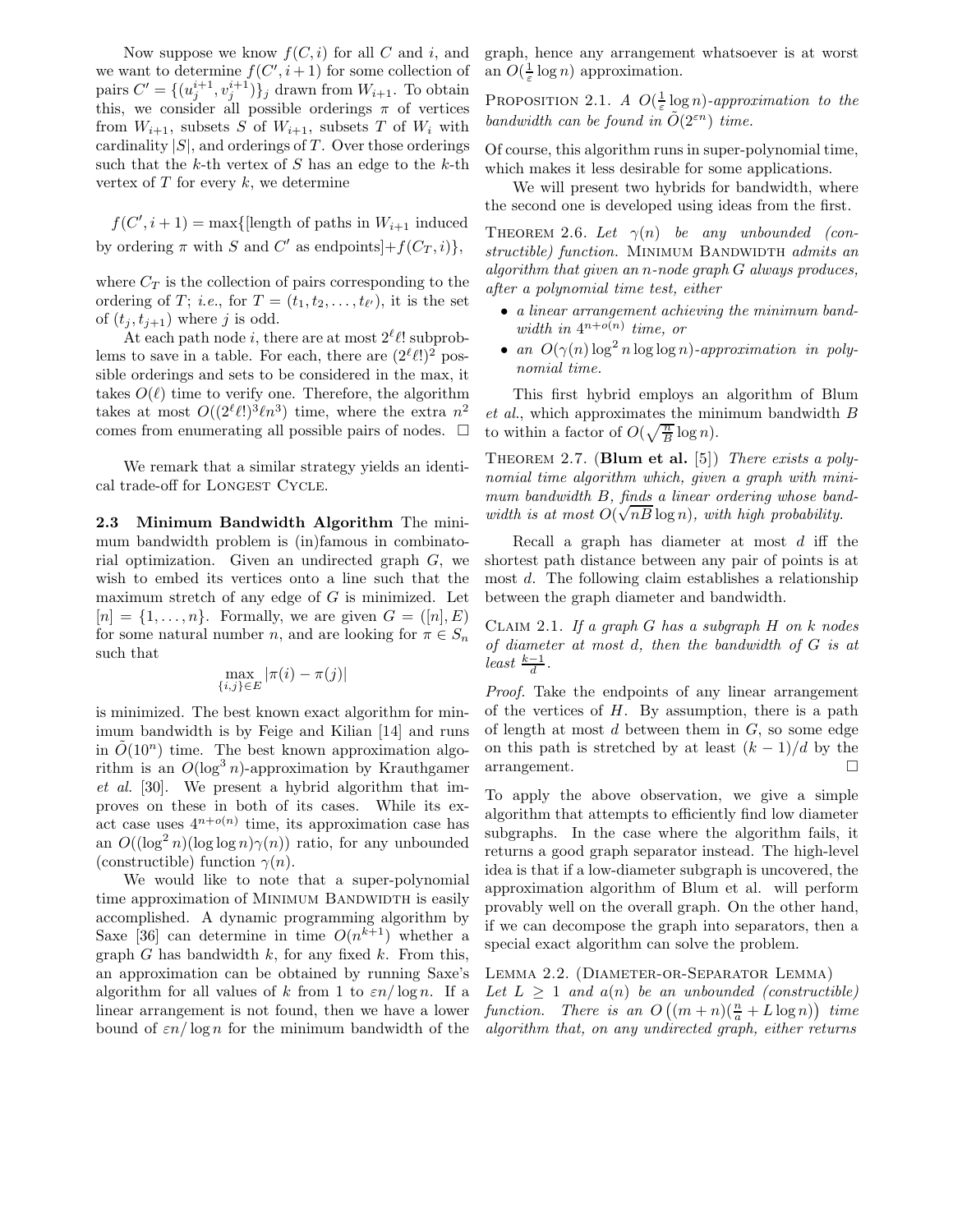- an (induced) subgraph  $H$  on at least  $\frac{n}{a}$  nodes with diameter at most  $2L \log n$ , or
- $a\left(\frac{1}{2} + \frac{1}{a}\right)$ -separator S of  $O(\frac{n}{L})$  nodes.

Proof. The algorithm will maintain a set A and a prospective separator S, which is initially empty. The following loop is executed.

**Main Loop:** Start with an arbitrary vertex  $v$ . Run a breadth-first search from  $v$  for levels 1,2,..., until either

- 1. the BFS tree contains more than  $n/a$  nodes, or
- 2. if the next level of neighbors is added to the BFS tree, then the BFS tree will fail to expand its size by a  $(1+1/L)$  factor.

In the first termination case of the loop, the BFS tree is a subgraph  $H$  of at least  $n/a$  nodes, where every node in H has a path of length at most  $\log(n/a)/\log(1+$  $1/L$   $\leq L \log n$  to a common vertex v. Thus H has diameter  $\leq 2L \log n$ .

If the second case happened, note the BFS tree T has at most  $n/a$  nodes. Let N be the set of neighbors of  $T$ , *i.e.* the vertices not in  $T$  that have an edge to a vertex in T. By the expansion failure,  $|N| \leq |T|/L$ .

Remove T from the current graph, and add it to A. Remove N, and add it to S.

If  $|A| \geq n/2$ , or  $|G - A - S| \leq n/2$ , stop and return S. Otherwise, go back and run **Main Loop** on  $G - A - S$ .

We now show that  $S$  is a separator of the required kind. Note at the point where |A| first exceeds  $n/2$ , it can have at most  $(n/2 - 1) + n/a$  nodes. Hence S is a  $(1/2+1/a)$  separator. To obtain a bound on  $|S|$ , observe by construction,

$$
|S| \leq \frac{|A|}{L} \leq \frac{n}{L}\left(\frac{1}{2} + \frac{1}{a}\right) < \frac{n}{L}. \quad \Box
$$

#### **Proof of Theorem 2.6:**

Let  $N$  be the number of nodes in the "current" graph. Initially  $N = n$ . Execute the following:

Set  $L_N = \frac{N}{n} \cdot a \log n$ . If  $N < \frac{n}{a \log n}$ , then stop. Otherwise, run the Diameter-or-Separator algorithm from the Lemma on the current graph  $G$  of  $N$  nodes, with  $L = L_N$ .

If it returns a subgraph of size  $N/a$  with diameter at most  $2L_N \log N$ , then we have a lower bound of the bandwidth of  $\Omega(\frac{n}{a^2 \log^2 n})$ . Run the SDP relaxation of Blum et al. [5], resulting in a  $O(\log n \sqrt{a^2 \log^2 n})$  =  $O(a \log^2 n)$  approximation.

If the algorithm returns a separator  $S$  of size  $O(N/L_N) = O(\frac{n}{a \log n})$ , then recurse on the two parts of  $G - S$ , setting N and  $L_N$  to the appropriate values, according to the sizes of these subgraphs.

As the recursion bottoms out when the number of nodes drops below  $n/(a \log n)$ , it follows that the depth of recursion is  $O(\log(a \log n)) = O(\log a + \log \log n)$ .

In summary, we obtain a decomposition of the original graph into  $n/(a(n) \log n)$  size,  $(1/2 + 1/a)$ separators. We now present an exact algorithm that runs in  $4^{n+o(n)}$  time, when a is set to  $\gamma(n)$  log log n for unbounded  $\gamma(n)$ .

Given a separator decomposition of the graph, our recursive algorithm for MINIMUM BANDWIDTH will build up a *partial linear arrangement*  $\phi$  of the nodes on the line, along with a set  $C$  of *layout constraints* for the remaining nodes in the current subtree of  $T$ . (Initially, these two are empty.)

Suppose there are at most s nodes in each tree node. Bandwidth $(T, C, \phi)$ :

Let r be the root of T and let  $S_r$  be the separator of r. Let  $T_L$  and  $T_R$  be the left and right subtrees of T. Let  $t$  be the number of nodes of  $G$  appearing in the tree nodes of T.

If T is a single node, try all  $2^{O(s \log s)}$  ways to extend  $\phi$  to the nodes of T under constraints C and return the one with smallest bandwidth.

Try all  $O(t^s)$  extensions of  $\phi$  to  $S_r$  (call it  $\phi'$ ) that obey C, and all  $O(2^{t-s})$  ways to give constraints (call them  $C'$ ) specifying which (currently) unassigned indices of the linear arrangement should contain nodes of  $T_L$ , and which contain nodes of  $T_R$ . Let  $C'' = C \cup C'$ .

Obtain  $\phi_L$  = Bandwidth $(T_L, C', \phi')$  and  $\phi_R$  = Bandwidth $(T_R, C', \phi')$ . Return a  $\phi''$  yielding the minimum bandwidth over all  $\phi'$  and  $C''$ , where

$$
\phi''(v) = \begin{cases} \phi_L(v) & \text{for } v \in T_L, \\ \phi_R(v) & \text{for } v \in T_R, \\ \phi'(v) & \text{for } v \in S_r. \end{cases}
$$

The following can be shown by induction on  $n$ :

Claim 2.2. The above algorithm returns the minimum bandwidth of G.

CLAIM 2.3. The above algorithm runs in time  $4^{n+o(n)}$ .

Proof. Modulo polynomial factors, we have the following recurrence for the runtime:

 $T(n) \le 2^{n-s} \cdot n^s \cdot 2T(n/2) + 1, \quad T(s) \le 2^{O(s \log s)}$ . One can easily check by induction that  $T(n)$  =  $4^n \cdot n^{s \log(n/s)}$  works for any s such that  $s < \varepsilon \frac{n}{\log n \log(n/s)}$ for all  $\varepsilon > 0$ . As  $\gamma(n)$  is unbounded, we have  $s =$  $o(\frac{n}{\log n \cdot \log \log n})$  which suffices.

The second hybrid for MINIMUM BANDWIDTH is described by the following theorem. Rather than guaranteeing an exact solution, we allow approximation in both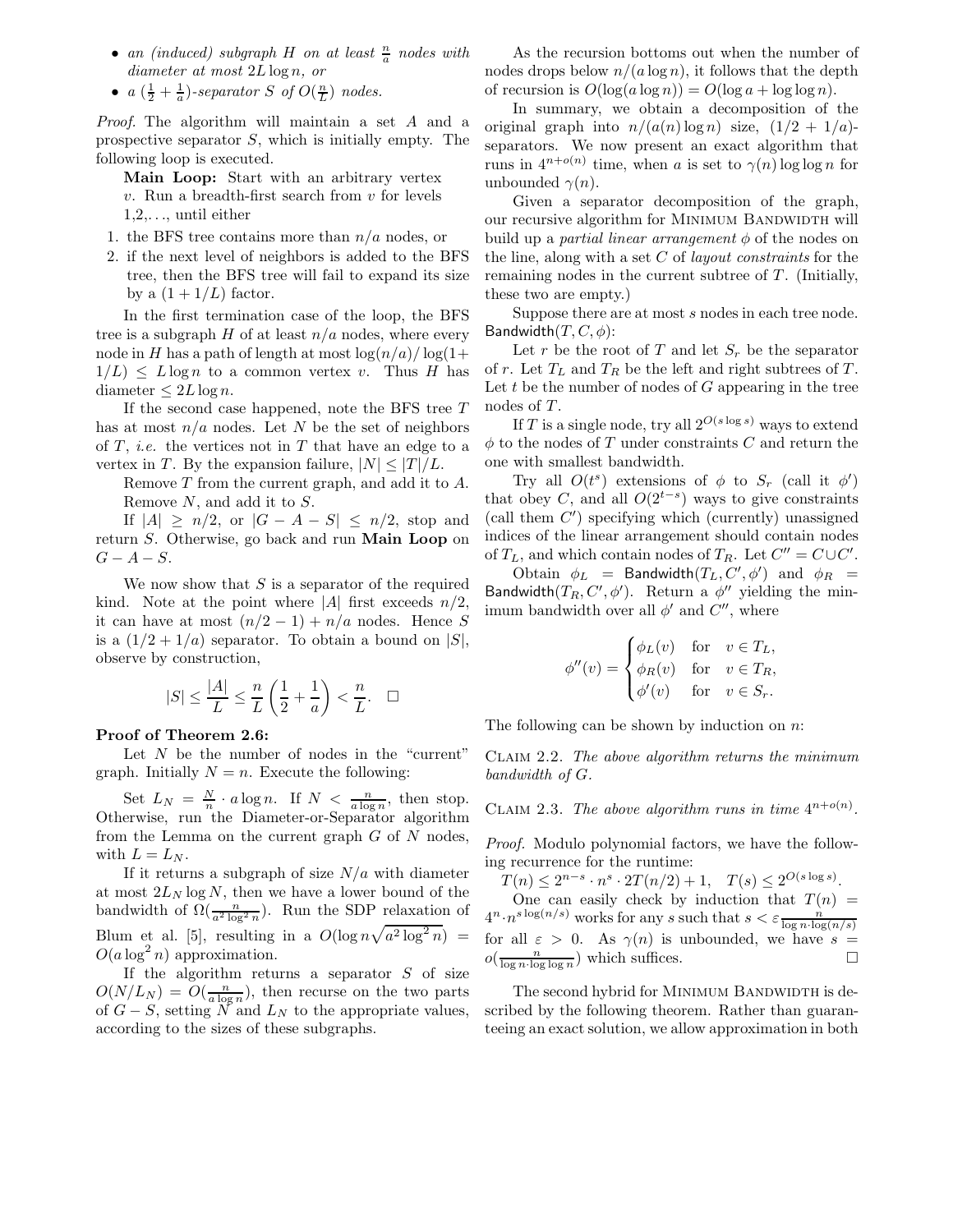cases. This allows the hybrid to be substantially faster in its "approximation scheme" case than the previous algorithm was in its exact case.

THEOREM 2.8. For all  $\varepsilon > 0$ , there is a hybrid for MINIMUM BANDWIDTH that, after polynomial time, returns either

- an  $O(\log n)$ -approximation in polynomial time, or
- $a(1+\varepsilon)$ -approximation in  $2^{O(\frac{n}{\log \log n})}$  time.

Due to the lack of space, we will just briefly outline how the above hybrid can be obtained from our prior one. Akin to the first hybrid algorithm's exact case, Feige and Talwar [15] recently found a  $(1 + \varepsilon)$ -approximation for bandwidth on trees that runs  $(1 + \varepsilon)$ -approximation for bandwidth on trees that runs<br>in  $2^{\tilde{O}(\sqrt{n/\varepsilon})}$  time. Their algorithm in fact performs dynamic programming on the separators of a given tree, and can be extended to compute the bandwidth of graphs with small separators. If the separator size is at most  $s(n)$ , their algorithm runs in  $n^{\tilde{O}(s(n)+\sqrt{n/\varepsilon})}$ time. Using the Diameter-or-Separator Lemma with  $L = \log n / \log \log n$ ,  $a = \log \log n$ , we get one of the following outputs for any graph:

- a decomposition into  $(\frac{1}{2} + \frac{1}{\log \log n})$ -separators<br>of size  $O(n \log \log n / \log n)$ , implying a or size  $O(n \log \log n) \log n$ , implying a<br>  $2^{O(\frac{n}{\log \log n} + \sqrt{n/\varepsilon} \log n)} = 2^{O(\frac{n}{\log \log n})}$  time algorithm that is a  $(1 + \varepsilon)$ -approximation.
- a subgraph H of bandwidth  $\Omega(\frac{n}{aL}) = \Omega(n/\log n)$ , in which case any layout at all is an  $O(\log n)$ approximation.

# **3 Hybrid Algorithms for Constraint Satisfaction Problems**

In MAX-Ek-LIN-p, we are given a set of m linear equations each having  $k$  variables over  $n$  variables with values from  $\mathbb{Z}_p$ , and the goal is to find a variable assignment that maximizes the number of equations satisfied. It will be convenient to translate the set of equations into a set of constraints, in which case an equation  $(\sum_{j\in I} x_j \equiv b \mod p)$  becomes a constraint  $(\sum_{j\in I} x_j - b)$ . For a given constraint c, define vars(c) to be the set of variables appearing in  $c$ . An *i*-constraint is defined as a constraint with exactly i variables.

It is known that for all  $k \geq 3$  and primes p, MAX-Ek-LIN-p is  $(1/p)$ -approximable by choosing random assignments, and this is optimal unless  $P = NP$  [20]. We do not know of improved exponential time algorithms for Max-3-Lin-2, though some have been proposed for Max-3-Sat. Dantsin, Gavrilovich, Hirsch, and Konev [10] showed that MAX-3-SAT can be  $(7/8 + \varepsilon)$ approximated in  $O(2^{8\varepsilon m})$  time (later improved to be in terms of *n* by Hirsch  $[24]$ . Our proposal is of course much stronger, in that we only wish to commit to subexponential time for an exact solution. Furthermore, it does not seem possible to convert the exponential time approximation of [10] into a hybrid algorithm.

**3.1 Counting the Fraction of Solutions to a 2- CNF** We begin our CSP algorithms with a warm-up example. It is not known if there is a polynomial time approximation with additive error  $1/2^{f(n)}$  for counting the fraction of 2-SAT solutions for any  $f(n) \in o(n)$ , though a  $2^{O(f(n))}$  time algorithm exists [23]. A hybrid approach gives a quick partial result in this direction.

THEOREM 3.1. For any  $\varepsilon > 0$  and  $f(n) \in o(n)$ , there is a hybrid algorithm for the fraction of satisfying assignments of 2-SAT, that gives either the exact fraction in  $O(2^{\varepsilon n})$  time, or counts within additive error at most  $1/2^{f(n)}$  in polynomial time.

Proof. Choose a maximal independent set M over the 2-CNF clauses (all clauses in  $M$  are disjoint). If  $|M| \leq \log_3(2)\varepsilon n$ , then try all  $3^{\log_3(2)\varepsilon n} = 2^{\varepsilon n}$  satisfying<br>assignments of M for the exact fraction. Otherwise at assignments of M for the exact fraction. Otherwise, at most a  $\left(\frac{3}{4}\right)^{\log_3(2)\varepsilon n}$  fraction of the assignments satisfy<br>the formula If  $\left(\frac{3}{2}\right)^{\log_2(2)\varepsilon n} \leq \left(\frac{1}{2}\right)^{\varepsilon} \left(\frac{n}{2}\right)$  and  $f(n) = o(n)$ the formula. If  $(\frac{3}{4})^{\log_3(2)\varepsilon n} > (\frac{1}{2})^{f(n)}$  and  $f(n) = o(n)$ ,<br>n is at most a constant, and exact solution takes  $O(1)$ n is at most a constant, and exact solution takes  $O(1)$ time. Otherwise, output  $(\frac{3}{4})^{\log_3(2)\varepsilon n}$  as an approximate fraction within an additive error of  $\frac{1}{2}$  $f(n)$  $\Box$ 

**3.2 Algorithm for** Max-E3-Lin-2 We now present a hybrid algorithm for Max-E3-Lin-2. Later on, we will extend this to MAX-Ek-LIN-p for any odd  $k$  and prime p.

THEOREM 3.2. For all  $\varepsilon > 0$ , there is a polynomial time selector that, on all instances F of Max-E3-Lin-2 with n variables and m equations, either

- runs an exact algorithm that returns an optimal solution to F in  $\tilde{O}(2^{\varepsilon n})$  time, or
- runs a polynomial time algorithm that returns a  $\left(\frac{1}{2} + \frac{\varepsilon n}{12m}\right)$ -approximate solution.

REMARK 3.1. Note a naïve attempt at obtaining this trade-off requires an NP-hard selector. Namely, suppose one could estimate the fraction of equations satisfiable by the procedure. If the fraction is less than  $(1 - \varepsilon)m$ , then the randomized algorithm returning  $m/2$  is a good approximation. If the fraction is at least  $(1 - \varepsilon)m$ , then  ${\it for \ all} \ \tilde{O}(\binom{m}{\varepsilon m}) \ {\it sets \ } S \ {\it of \ at \ most \ {\it em \ equations}, \ attempt}$ to satisfy all equations in  $F - S$ , which can be checked in polynomial time using Gaussian elimination.

**Proof of Theorem 3.2:** Let F denote a collection of k-constraints, where  $k = 3$  in this proof. (The definition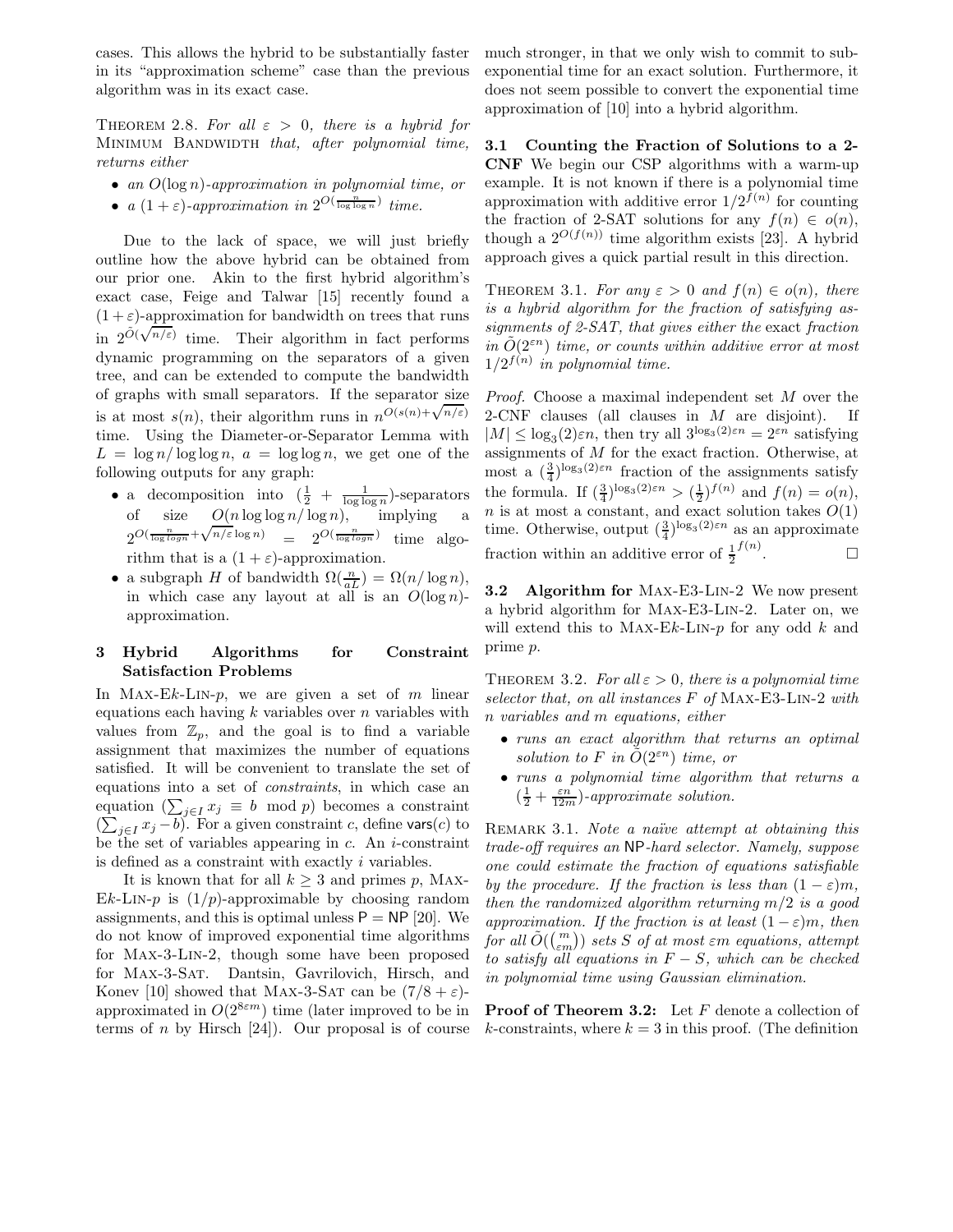below will also be used for general  $k$ .) The selector will search for an  $S \subseteq F$  of the following kind.

DEFINITION 3.1. Let  $S \subseteq F$ ,  $\beta \in (0,1]$ . S is a  $\beta$ disjoint hitter of  $F$  iff

- (Hitting) For all  $c \in F S$ , at least  $k 1$  variables of c appear in S.
- (Disjointness) There exists  $D \subseteq S$  such that  $|D| \geq$  $\beta|S|$ , and every  $c \in D$  has at least two variables not appearing in any  $c' \in D$  s.t.  $c' \neq c$ .

We say that a class of instances has explicit  $\beta$ disjoint hitters if there is a polynomial time algorithm that, given an instance from the class, produces a  $\beta$ disjoint hitter S and  $D \subseteq S$  such that D has the above disjointness property. The theorem immediately follows from two claims, which will be established in the next two sections.

CLAIM 3.1. If MAX-E3-LIN-2 has explicit  $\beta$ -disjoint hitters, then MAX-E3-LIN-2 admits a hybrid algorithm that either solves in  $\tilde{O}(2^{\varepsilon n})$  time or approximates with ratio  $\frac{1}{2} + \frac{\varepsilon \beta n}{6m}$ .

CLAIM 3.2. MAX-E3-LIN-2 has explicit  $1/2$ -disjoint hitters.

Claim 3.2 is easier, so we prove it first. We conjecture that it can be substantially improved upon.

**3.2.1 Proof of Claim 3.2** We greedily construct a 1/2-disjoint hitter. Construe the constraints as sets, taking a constraint c as its variable set vars $(c)$ . First, greedily obtain a maximal disjoint collection  $M$  of 3-sets from  $F$ . Now remove  $M$  from  $F$ . For each  $c$  remaining in F, remove every variable x in vars $(M)$ ∩vars $(c)$  from c. The remaining is a (possibly multi-)set  $F'$  with at most two variables per set. Construct a maximal disjoint set N over the 2-sets of F'. Let  $N' \subseteq F$  be the original collection of 3-sets corresponding to the 2-sets in N. Set  $S = M \cup N'$  and D to be the larger of M and N'.

Clearly,  $|D| \ge |S|/2$ . The hitting property holds for S, by construction. The disjointness property holds, as either  $D = M$ , where the  $c \in M$  are disjoint, or  $D = N'$ , where each  $c \in N'$  has two variables not appearing in any other  $c' \in N'$ . The contract of the contract of  $\Box$ 

**3.2.2 Proof of Claim 3.1** First we give the overall proof idea. After removing degeneracies from the instance, the selector finds an explicit disjoint hitter S. Depending on  $|S|$ , the selector will decide whether to approximate or solve exactly. Intuitively,

• if  $S$  is large, its "disjointness" makes it possible to satisfy at least  $\frac{1}{2} + \frac{\beta \varepsilon n}{6m}$  of the constraints in F, and • if  $S$  is small, "hitting" ensures that any assignment to the variables in  $S$  reduces  $F$  to an instance that is exactly solvable in polynomial time.

The selector first removes some degeneracies from F, if they exist. Define a constraint  $c \in F$  to be degenerate if  $c' \in F$  where  $c' \equiv (c+1) \mod 2$ . Observe that the total number of degenerate constraints is even.

FACT 3.1. Let  $F_{deg}$  be the set of degenerate constraints. Then every variable assignment satisfies exactly  $|F_{deg}|/2$  constraints of  $F_{deg}$ .

This follows since every assignment satisfies either c or  $c + 1$ , but not both. W.l.o.g., we can remove all degenerate pairs of constraints from  $F$ , as exactly  $1/2$ of them are always satisfied. Then the selector finds a β-disjoint hitter S. If  $|S| \leq \varepsilon n/3$ , the selector returns "exact", otherwise it returns "approximate".

The exact algorithm takes  $S$  as above, and tries all possible assignments to the variables in S. By the hitting property, after each such variable assignment, the remainder is a Max-1-Lin-2 instance which is solved exactly in linear time. This takes  $\tilde{O}(8^{\epsilon n/3})$  =  $O(2^{\varepsilon n})$  time.

Now we describe the approximation algorithm. Let  $D \subseteq S$  have the disjointness property. Define a procedure Choose: for all  $c \in D$ , choose a satisfying assignment for c uniformly at random; then set each unassigned variable in  $F$  to 0 or 1 with equal probability.

Note Choose can be derandomized using conditional expectation. We claim that Choose it is at worst a  $\left(\frac{1}{2} + \frac{\varepsilon \beta n}{6m}\right)$ -approximation on instances where the selector says "approximate". Let  $m^*$  be the maximum number of satisfiable constraints in F. Let  $m_{non-deg}$  and  $m_{deg}$ be the number of non-degenerate and degenerate  $c \in$ F, respectively. Let  $m_D = |D|$ . Note we have the inequalities  $m_{non-deg} \ge m_D$ ,  $m_{non-deg} + m_{deg} = m$ , and  $m_{non-deg} + \frac{m_{deg}}{2} \geq m^*$ .<br>The following lemma in

The following lemma implies that half of the nondegenerate remainder is satisfied, in expectation. Informally, it says that the distribution of assignments that Choose returns "looks random" to each constraint of  $F - D$ . The proof appears in the full version [38].

Lemma 3.1. Suppose D has the disjointness property. Then for any non-degenerate 3-constraint  $c'' \in F - D$ , Choose satisfies  $c''$  with probability  $1/2$ .

By Lemma 3.1, the expected number of constraints satisfied is therefore at least

$$
m_D + \frac{m_{non-deg} - m_D}{2} + \frac{m_{deg}}{2}
$$

$$
= \frac{m + m_D}{2} \ge (\frac{1}{2} + \frac{\varepsilon \beta n}{6m})m^*.
$$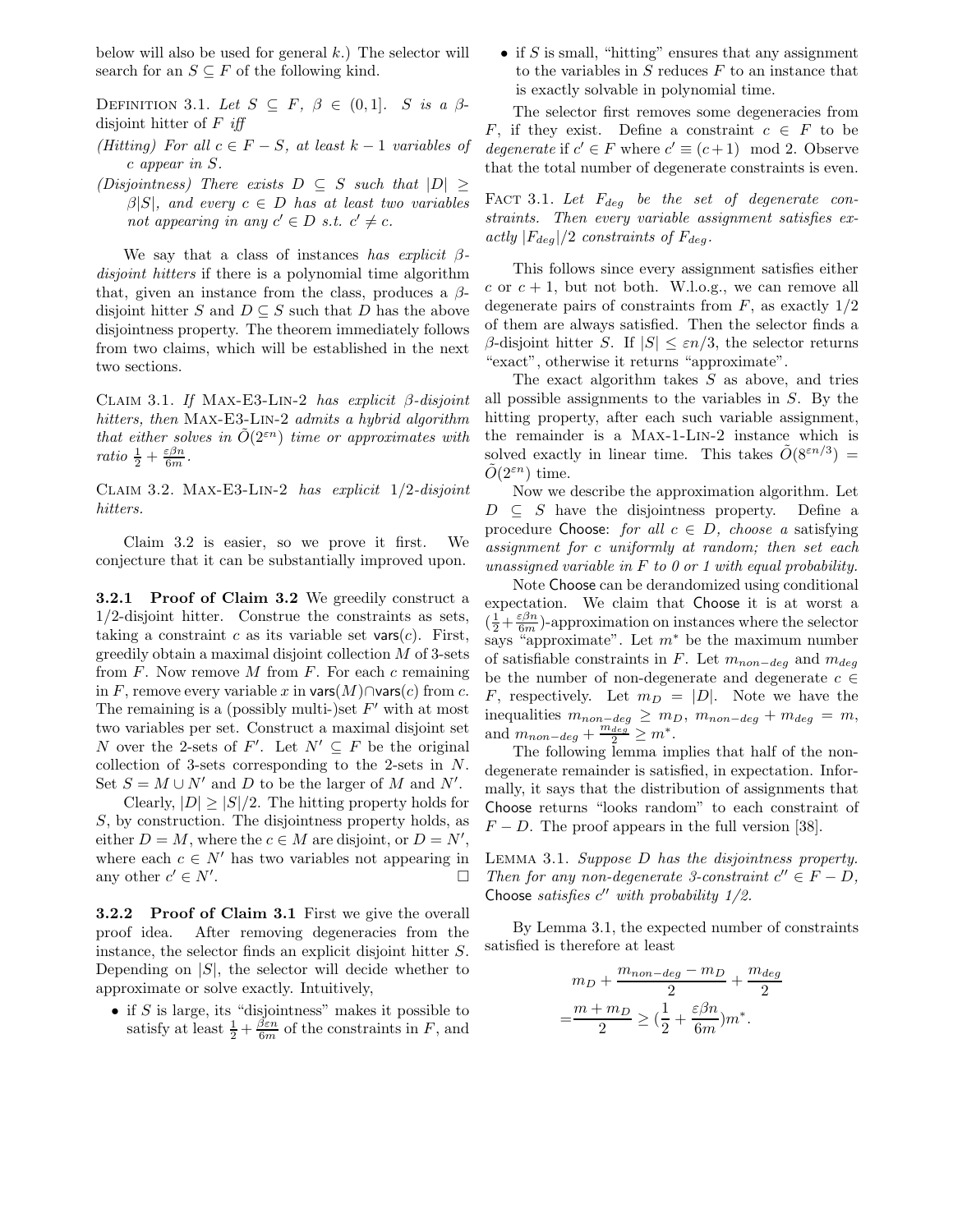This completes the proof of the claim and hence Theorem 3.2.  $\Box$ 

**A Quick Application.** Note that the  $1/\varepsilon$  in the theorem may be replaced by any polynomial time computable  $f(n, m)$  such that  $f(n, m) > 1/12$ . Håstad and Venkatesh [21] proved strong inapproximability bounds for Max-E3-Lin-2.

THEOREM 3.3. (HÅSTAD AND VENKATESH  $[21]$ ) For all sufficiently small  $\varepsilon > 0$ , if  $\mathsf{NP} \nsubseteq \mathsf{TIME}[2^{(\log m)^{O(1)}}],$ then MAX-E3-LIN-2 is not  $\left(\frac{1}{2} + \frac{1}{2^{(\log m)^{1-\varepsilon}}} \right)$  $\big)$  approximable in  $2^{(\log m)^{O(1)}}$  time.

However, by Theorem 3.2 we may, for example, either  $(\frac{1}{2} + \frac{1}{12 \cdot 2^{(\log m)^{1/2}}})$ -approximate in polynomial time, or solve exactly in  $2^{m/2^{(\log m)^{1/2}}}$  time. Thus in a certain sense, this inapproximability result can be subexponentially side-stepped with a hybrid algorithm.

**3.3 A More General Case** Extending the algorithm to MAX-Ek-LIN-p for odd  $k \geq 3$  and prime p is relatively straightforward. First, observe the degeneracy notion here means that at most one of the constraints among a group of at most p are satisfied by any assignment, and in our case, we satisfy at least one of them. The notion of correlated pairs is analogous.

The selector now picks a  $\frac{1}{k-1}$ -disjoint hitter on the instance, choosing sets of constraints  $S_k$ ,  $S_{k-1}$ , ...,  $S_2$ . Each  $S_i$  is a maximal disjoint set of  $k$ -constraints, chosen after the variables of the sets  $S_k, \ldots, S_{i+1}$  were eliminated from consideration. (In the result for Max-E3-LIN-2, we only chose an  $S_3$ , then an  $S_2$ .) If  $|\bigcup_{i=2}^k S_i| \leq \varepsilon n/k$ , then do an exact solution as before<br>in time  $(e^k)^{\varepsilon n/k} = e^{\varepsilon n}$ . Otherwise, some *S*, is of size in time  $(p^{\overline{k}})^{\varepsilon n/k} = p^{\varepsilon n}$ . Otherwise, some  $S_i$  is of size at least  $\frac{\varepsilon n}{k(k-1)}$ . Choose now selects a random satisfying assignment over all constraints in  $S_i$ , with independent random assignments for all variables appearing in multiple constraints of  $S_i$  and variables not in  $S_i$ . Now there are  $i \geq 2$  variables remaining in each equation of  $S_i$ , and a random satisfying assignment is chosen from them.

We claim that now every non-degenerate  $k$ constraint c not in  $S_i$  is satisfied with probability  $1/p$ . Consider just the case  $i = 2$ ; the other cases follow similarly. If c contains no correlated pairs, then trivially it is satisfied with probability  $1/p$ . Otherwise, because k is odd, there is at least one variable  $x$  in  $c$  whose correlated counterpart (if there is one) does not appear in  $c; x$  is thus set 0-1 uniformly and independently from the  $k-1$ other variables of c and the claim follows. Therefore, we obtain:

THEOREM 3.4. Let  $k \geq 3$  be odd. For all  $\varepsilon > 0$ , there is an algorithm for Max-k-Lin-p on n variables and m equations that either returns  $a\left(\frac{1}{p} + \frac{\varepsilon n}{pk(k-1)m}\right)$ -<br>converging to solution in polynomial time, or an exact approximate solution in polynomial time, or an exact solution in  $O(p^{\varepsilon n})$  time.

# **4 Conclusion**

Hybrid algorithms offer a means to unify seemingly incompatible ideas and strategies. In this extended abstract, we have focused solely on hybrids yielding exact vs. approximate trade-offs; cf. the full version [38] for more examples. Our study has revealed several interesting and counterintuitive results. Below are some future directions that we think are promising.

- Find hybrid algorithms for other well-studied problems in constraint satisfaction, e.g. Max-3-Sat. This task has resisted our efforts for some time, although we have found that sometimes even the simplest hybrid can be surprisingly elusive.
- Many existing graph algorithms work assuming the absence of certain minors; diametrically, it is intriguing to ask what problems are better solved in the presence of a large minor. For example, our bandwidth hybrid exploits the fact that an expanding subgraph can be helpful in approximation. We have proven an extension to a theorem by Plotkin, Rao and Smith [33], showing that for graphs G and H there is a polynomial time algorithm that either produces a large  $H$ -minor in  $G$ , or a separator of  $G$  whose size depends on  $H$ . This theorem allows for a different hybrid algorithm [38] for bandwidth. A minor-or-separator trade-off of this kind is likely to lead to good hybrids for other graph problems.
- Prove hardness results, *i.e.*, that particularly strong exact vs. approximate hybrid algorithms are impossible for some NP-hard problems, assuming they cannot be solved in sub-exponential time. We have already proven some preliminary results in this direction [38]. It might be productive to focus on problems that are very hard to approximate, such as Independent Set.

# **Acknowledgements**

This paper greatly benefited from the input of many individuals. Special thanks go to the second author's advisor Manuel Blum for constant encouragement, insights, and enthusiasm over this work. Uriel Feige's suggestions on the minimum bandwidth problem are highly appreciated. The authors also thank past anonymous reviewers for helpful comments.

#### **References**

[1] N. Alon, R. Yuster, and U. Zwick. Color-coding. *J. ACM*, 42(4):844–856, 1995.